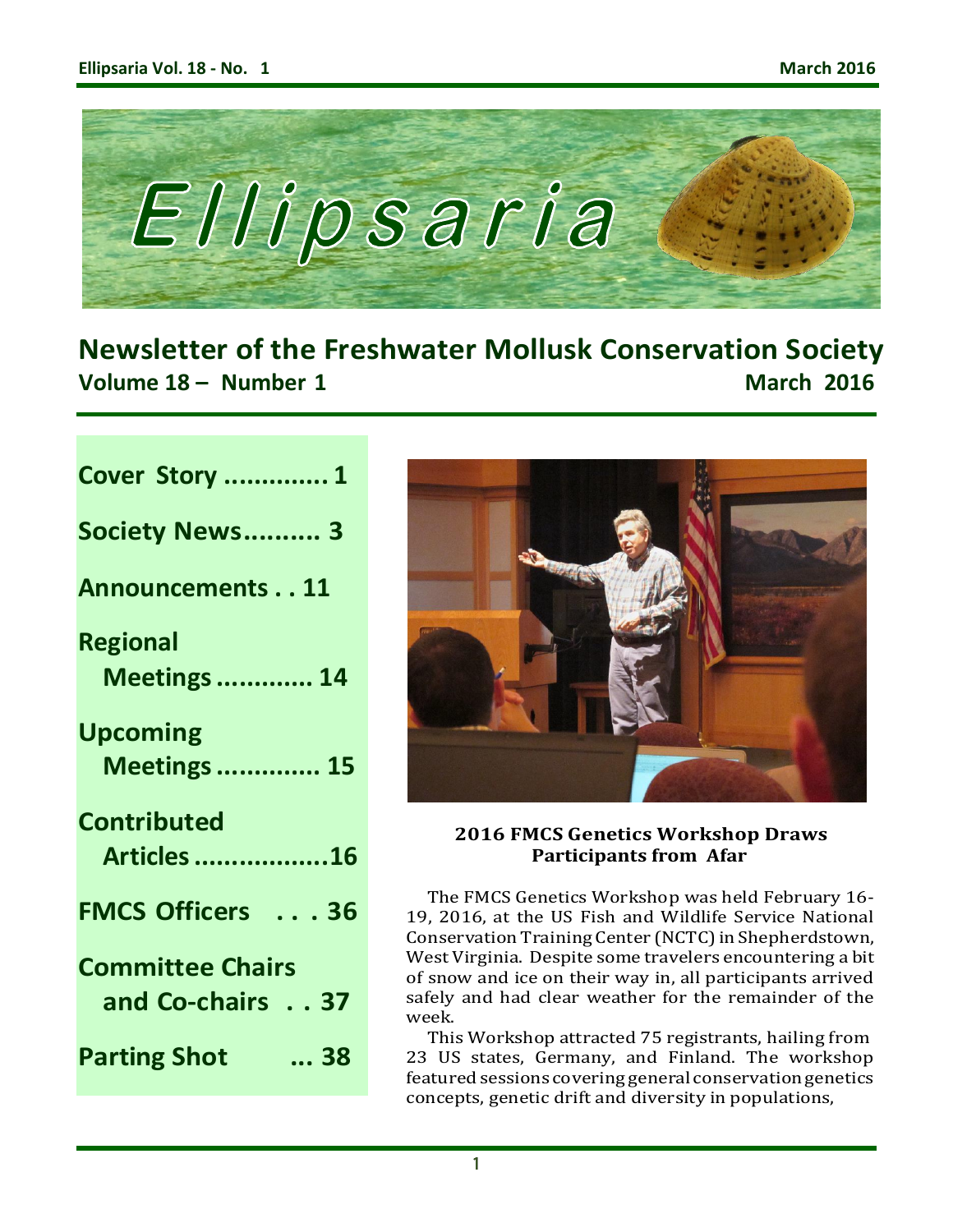# **Contributed Articles**

*The following articles have been contributed by FMCS members and others interested in freshwater mollusks. These contributions are incorporated into* Ellipsaria *without peer review and with minimal editing. The opinions expressed are those of the authors.*

## **The Hazards of DNA Barcoding, as Illustrated by the Pleurocerid Gastropods of East Tennessee**

### **Robert T. Dillon, Jr**. <sup>1</sup>and **John D. Robinson**<sup>2</sup>

<sup>1</sup> Department of Biology, College of Charleston, Charleston, SC 29424, [DillonR@cofc.edu](mailto:DillonR@cofc.edu) <sup>2</sup> Department of Genetics, University of Georgia, Athens, Georgia 30602, [Robinson.johnd@gmail.com](mailto:Robinson.johnd@gmail.com)

Unusually high levels of intraspecific mtDNA sequence heterogeneity are not uncommonly reported in populations of pleurocerid gastropods sampled throughout the southeastern United States (Dillon & Frankis 2004, Dillon & Robinson 2009, Whelan & Strong 2016). The several hypotheses offered to account for this phenomenon (not mutually exclusive) include: great antiquity, mitochondrial introgression, pseudogenes, and cryptic speciation. Here we report a fresh example of striking mtDNA sequence heterogeneity in conspecific pleurocerid populations, controlled by a larger survey of allozyme variation at ten enzyme loci published by Dillon (2011).

Dillon (2011) sampled 30 to 50 individuals from each of 15 pleurocerid populations inhabiting East Tennessee and North Georgia: 9 populations of *Pleurocera clavaeformis*, 4 populations of *P. simplex*, and one population each of *P. carinifera* and *P. vestita*. To simulate a typical DNA barcoding approach, in the spring of 2011 we sampled single individuals from each of these 15 populations, cracking the shell and preserving the animal in absolute ethanol. Genomic DNA was isolated from an anterior portion of the foot muscle using a CTAB protocol. Then, an approximately 700 base-pair fragment of the mitochondrial COI gene was amplified via PCR using universal primers (Folmer et al. 1994) in a final volume of 25  $\mu$ L. Reaction solutions and cycling protocols were slightly modified from those of Dillon & Robinson (2009) by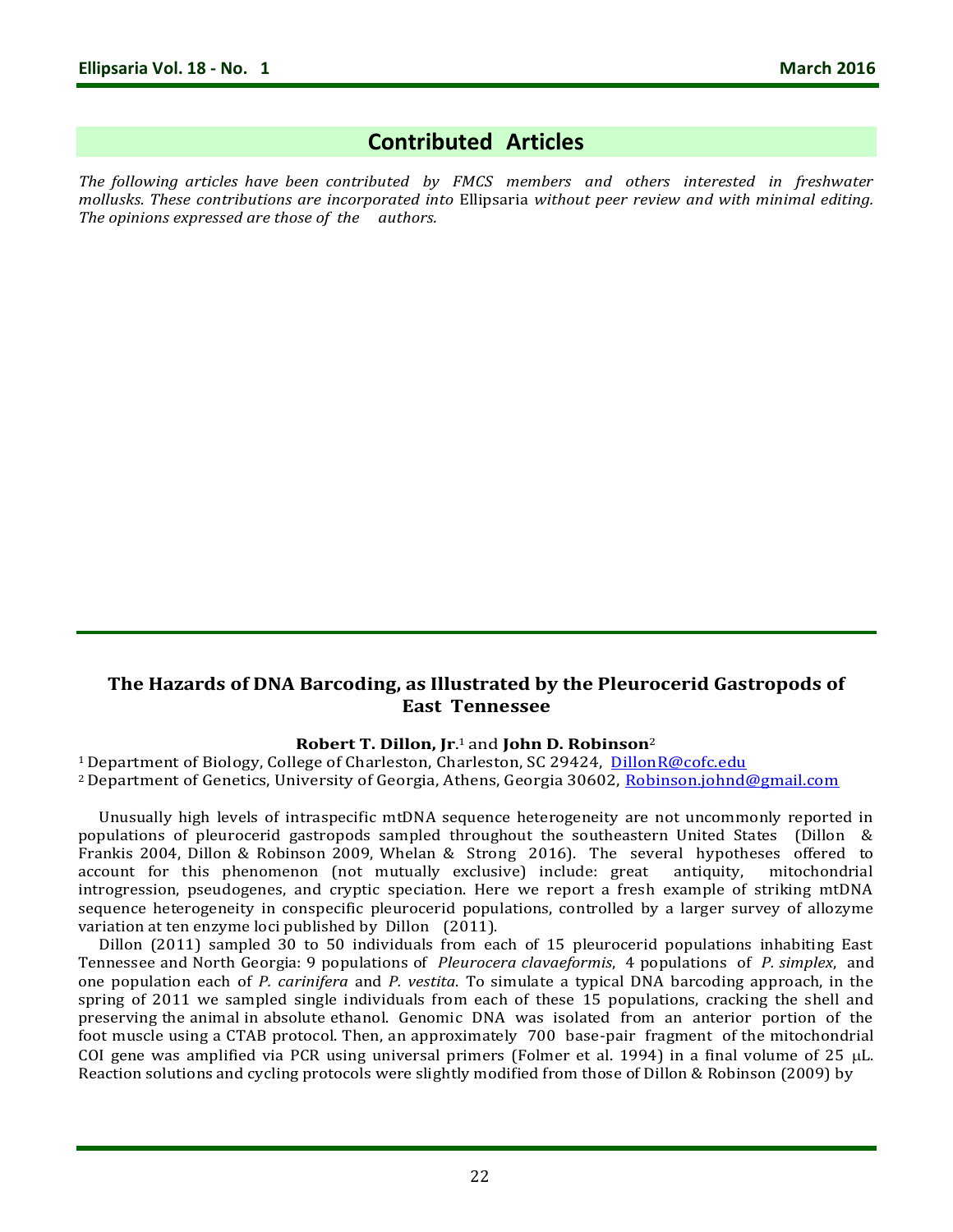increasing  $MgCl<sub>2</sub>$  concentrations to 3 mM. PCR products were electrophoresed on 1% w/v agarose gels using GelRed, cleaned up with EXO/SAP, and cycle-sequenced in half-reactions of ABI Big Dye Terminator at the Georgia Genomics Facility on an ABI 3730 sequencer. Sequences were obtained in both directions multiple times, resulting in a total of four to five reads per individual.

Sequence alignments were performed using CodonCode Aligner. After trimming low-quality regions from the ends of the sequences, our alignment contained a total of 591 bp, with individual sequences ranging in length from 488 to 591 bp. Individual base pairs with sequence quality scores less than 20 were recoded as ambiguities before analysis. A matrix of raw pairwise percent sequence differences was calculated in R using the 'ape' package. We compared a total of 88 different models of molecular evolution using jModelTest ver. 0.1.1. We then used the best model from this analysis (HKY  $+I +G$ ), with maximum likelihood parameter estimates and constructed a bootstrapped maximum-likelihood phylogeny (2000 replicates) in PAUP ver. 4.0b.

Figure 1 shows that only four of the 14 nodes in the maximum-likelihood phylogeny were supported by bootstrap values of 60% or greater. Setting a maximum sequence divergence within nominal species at 5%, only one (six-population) cluster of *P. clavaeformis* would appear conspecific, and setting the maximum divergence at 10% only added a seventh *clavaeformis* population to the cluster, leaving two additional *clavaeformis* populations united as a spurious second species. And even at 10% sequence divergence, none of our four control populations of *P. simplex* was depicted as conspecific with any other, their pairwise interpopulation divergences ranging from 16% (S6/S7) to 23% (S2/S8). Indeed, *simplex*  sample S2 demonstrated greater sequence similarity with several *clavaeformis* samples (e.g. 85% with C6) than with any conspecific.

The use of DNA barcoding data to define species boundaries represents a return to the quality of 19thcentury typological thinking long discredited by the modern synthesis. The striking contrast in resolving power between the single-character, single-individual results depicted in Figure 1 and the 10-gene, 450 individual analysis of Dillon (2011) should serve as a warning to those who imagine otherwise.



Figure 1. Maximum-likelihood phylogeny of mitochondrial COI genes sampled from the 15 pleurocerid populations of Dillon (2011), with GenBank accession numbers. Bootstrap support values are shown on nodes if at least 60% of the replicates supported the grouping.